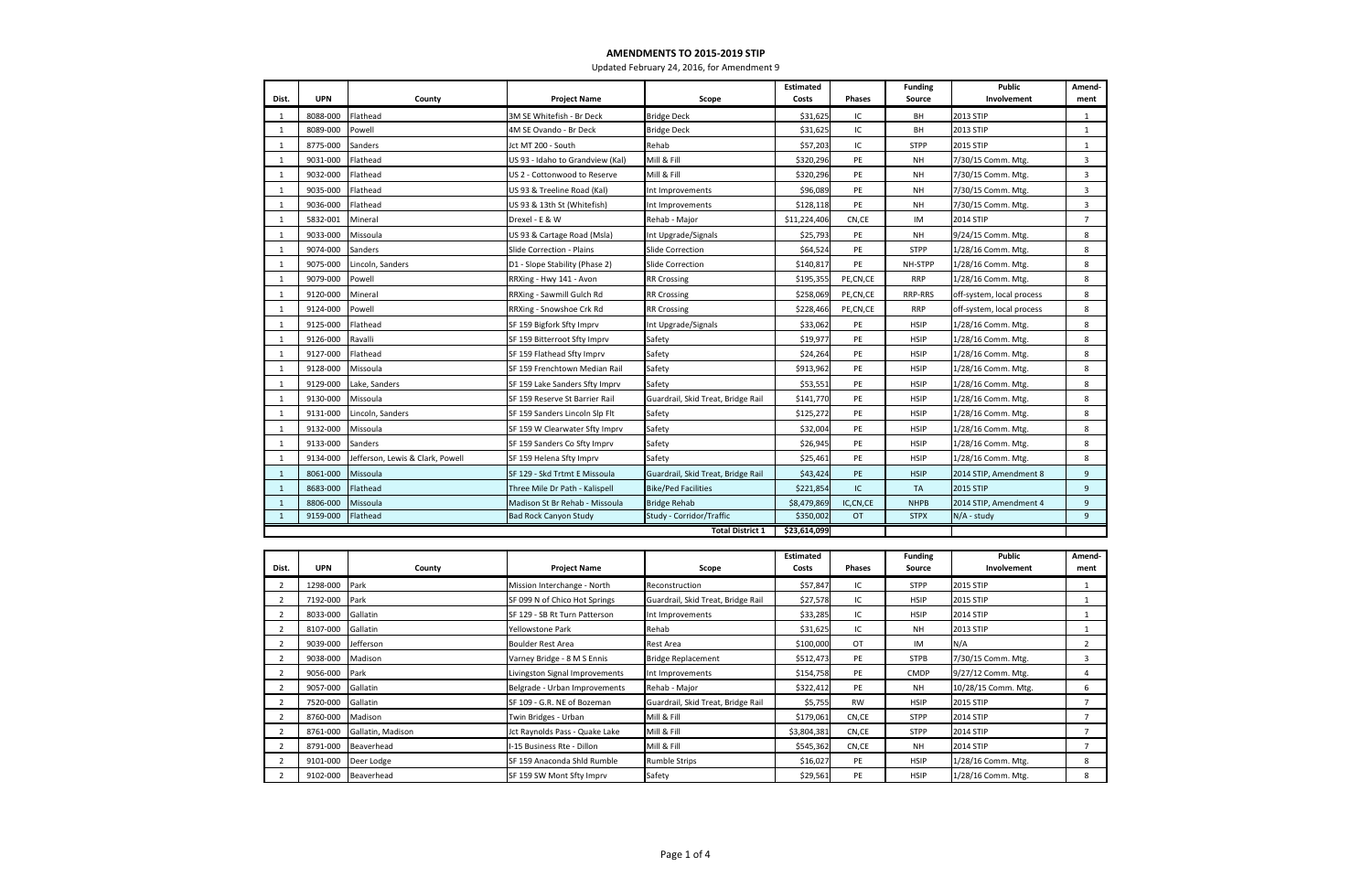|                         | 9103-000 Meagher  |                                    | SF 159 Meagher Grdrl Sfty             | Guardrail, Skid Treat, Bridge Rail | \$74,813  |           | HSIP        | 1/28/16 Comm. Mtg. |  |
|-------------------------|-------------------|------------------------------------|---------------------------------------|------------------------------------|-----------|-----------|-------------|--------------------|--|
|                         | 9104-000 Gallatin |                                    | SF 159 Gallatin Sfty Imprv            | Signing - New                      | \$22,499  |           | <b>HSIP</b> | 1/28/16 Comm. Mtg. |  |
|                         |                   | 9109-000 Beaverhead, Madison, Park | <b>SF 159 Butte District Delineat</b> | <b>Striping and Delineation</b>    | \$46,793  |           | <b>HSIP</b> | 1/28/16 Comm. Mtg. |  |
|                         |                   | 9138-000 Beaverhead, Madison       | Old Highway 91 - North of Dillon      | Miscellaneous                      | \$350,002 | <b>RW</b> | <b>STPX</b> | N/A - RW only      |  |
| <b>Total District 2</b> |                   |                                    |                                       | \$6,314,232                        |           |           |             |                    |  |

| Dist.          | <b>UPN</b>              | County                                                                                                                                              | <b>Project Name</b>             | Scope                       | <b>Estimated</b><br>Costs | <b>Phases</b> | <b>Funding</b><br>Source | <b>Public</b><br>Involvement | Amend-<br>ment |
|----------------|-------------------------|-----------------------------------------------------------------------------------------------------------------------------------------------------|---------------------------------|-----------------------------|---------------------------|---------------|--------------------------|------------------------------|----------------|
| 3              | 8745-000                | Lewis & Clark                                                                                                                                       | W Williams St - Benton - Hlna   | Mill & Fill                 | \$54,830                  | IC            | NΗ                       | 2014 STIP                    | 1              |
| 3              | 8853-000                | Teton                                                                                                                                               | Big Coulee - 5M SW Fairfield    | <b>Bridge Replacement</b>   | \$31,625                  | IC            | <b>STPB</b>              | 2014 STIP, Amendment 2       | 1              |
| 3              | 8864-000                | Pondera                                                                                                                                             | Canal - 3 Miles W of Valier     | <b>Bridge Replacement</b>   | \$31,625                  | IC            | <b>STPB</b>              | 2014 STIP, Amendment 2       | $\mathbf{1}$   |
| 3              | 8866-000                | Pondera                                                                                                                                             | No Name Ditch Br - 4M SE Valier | <b>Bridge Replacement</b>   | \$31,625                  | IC            | <b>STPB</b>              | 2014 STIP, Amendment 2       | $\mathbf{1}$   |
| 3              | 8936-000                | Cascade                                                                                                                                             | RR Xing - Ulm - Vaughn Rd       | <b>RR Crossing</b>          | \$372,147                 | PE,CN,CE      | RRP-RRS                  | off-system, local process    | 3              |
| 3              | 9026-000                | Lewis & Clark                                                                                                                                       | SF 159 Lola Shepard Int Imprv   | Safety                      | \$196,662                 | PE            | <b>HSIP</b>              | 7/30/15 Comm. Mtg.           | 3              |
| $\overline{3}$ | 9040-000                | Cascade                                                                                                                                             | Cascade - East                  | Overlay                     | \$102,495                 | PE            | <b>STPS</b>              | 7/30/15 Comm. Mtg.           | $\overline{3}$ |
| $\overline{3}$ | 9053-000                | Cascade                                                                                                                                             | 3rd Street NW - Great Falls     | Int Improvements            | \$128,965                 | PE            | <b>CMDP</b>              | 9/27/12 Comm. Mtg.           | 3              |
| $\overline{3}$ | 8971-000                | Cascade                                                                                                                                             | 10th Ave S - 26th to 57th (GtF) | <b>Chip Seal</b>            | \$567,975                 | CN,CE         | <b>NH</b>                | 2015 STIP (PE)               | 6              |
| 3              | 8972-000                | Hill                                                                                                                                                | Rudyard - Gildford              | <b>Chip Seal</b>            | \$947,014                 | CN,CE         | NH                       | 2015 STIP (PE)               | 6              |
| 3              | 8919-000                | Blaine, Hill                                                                                                                                        | SF 149 Havre East Clrs          | <b>Rumble Strips</b>        | \$57,685                  | CN,CE         | <b>HSIP</b>              | 1/29/15 Commission mtg.      | $\overline{7}$ |
| 3              | 8922-000                | Chouteau                                                                                                                                            | SF 149 Ft Benton Sfty Imprv     | Safety                      | \$73,406                  | CN,CE         | <b>HSIP</b>              | 1/29/15 Commission mtg.      | $\overline{7}$ |
| $\overline{3}$ | 8924-000                | Lewis & Clark                                                                                                                                       | SF 149 Lincoln Rd Clrs          | <b>Rumble Strips</b>        | \$177,481                 | CN.CE         | <b>HSIP</b>              | 1/29/15 Commission mtg.      | $\overline{7}$ |
| 3              | 9055-000                | Lewis & Clark                                                                                                                                       | US-12 & Crossroads Pkwy (Hel)   | Int Improvements            | \$311,481                 | CN,CE         | <b>CMDP</b>              | local process                | $\overline{7}$ |
| 3              | 9081-000                | Lewis & Clark                                                                                                                                       | RRXing - McCellan Crk Rd        | <b>RR Crossing</b>          | \$248,948                 | PE,CN,CE      | RRP-RRS                  | off-system, local process    | $\overline{7}$ |
| $\overline{3}$ | 9086-000                | Cascade                                                                                                                                             | RRXing - Highland Rd - Grt Fls  | <b>RR Crossing</b>          | \$337,244                 | PE,CN,CE      | RRP-RRS                  | off-system, local process    | $\overline{7}$ |
| $\overline{3}$ | 9090-000                | Glacier                                                                                                                                             | SF 159 Badger Creek S Fencing   | Fencing                     | \$104,321                 | PE            | <b>HSIP</b>              | 1/28/16 Comm. Mtg.           | 8              |
| $\overline{3}$ | 9091-000                | Glacier                                                                                                                                             | SF 159 Duck Lake Intx Sfty Imp  | Safety                      | \$8,306                   | PE            | <b>HSIP</b>              | 1/28/16 Comm. Mtg.           | 8              |
| 3              | 9092-000                | Blaine, Cascade, Chouteau, Glacier, Hill,<br>Judith Basin, Lewis & Clark, Liberty,<br>Meagher, Missoula, Phillips, Pondera,<br>Powell, Teton, Toole | SF 159 Great Falls Dist Clrs    | <b>Rumble Strips</b>        | \$705,699                 | PE            | <b>HSIP</b>              | 1/28/16 Comm. Mtg.           | 8              |
| 3              | 9093-000                | Chouteau, Glacier                                                                                                                                   | SF 159 Great Falls Dist Elec    | Safety                      | \$39,526                  | PE            | <b>HSIP</b>              | 1/28/16 Comm. Mtg.           | 8              |
| 3              | 9094-000                | Hill                                                                                                                                                | SF 159 Havre S-234 Slp Fltn Crv | <b>Median and Shoulders</b> | \$48,756                  | PE            | <b>HSIP</b>              | 1/28/16 Comm. Mtg.           | 8              |
| $\overline{3}$ | 9095-000                | Lewis & Clark                                                                                                                                       | SF 159 Helena Reflct Backplate  | Safety                      | \$4,451                   | PE            | <b>HSIP</b>              | 1/28/16 Comm. Mtg.           | 8              |
| $\overline{3}$ | 9096-000                | Lewis & Clark                                                                                                                                       | SF 159 Rogers Pass Slp Fltn     | Safety                      | \$18,304                  | PE            | <b>HSIP</b>              | 1/28/16 Comm. Mtg.           | 8              |
| 3              | 9097-000                | Glacier                                                                                                                                             | SF 159 So Cut Bank Sfty Imprv   | Safety                      | \$19,943                  | PE            | <b>HSIP</b>              | 1/28/16 Comm. Mtg.           | 8              |
| 3              | 9098-000                | Cascade                                                                                                                                             | SF 159 Fort Shaw Sfty Imprv     | Safety                      | \$12,000                  | PE            | <b>HSIP</b>              | 1/28/16 Comm. Mtg.           | 8              |
| 3              | 9099-000                | Cascade, Glacier, Lewis & Clark, Toole                                                                                                              | SF 159 Great Falls Dist Sign    | Safety                      | \$29,742                  | PE            | <b>HSIP</b>              | 1/28/16 Comm. Mtg.           | 8              |
| $\overline{3}$ | 9100-000                | Hill                                                                                                                                                | SF 159 Havre Sfty Imprv         | Safety                      | \$28,657                  | PE            | <b>HSIP</b>              | 1/28/16 Comm. Mtg.           | 8              |
| 3              | 9107-000                | Lewis & Clark                                                                                                                                       | Helena - Urban                  | <b>Chip Seal</b>            | \$32,004                  | PE            | HSIP                     | 1/28/16 Comm. Mtg.           | 8              |
|                | <b>Total District 3</b> |                                                                                                                                                     |                                 |                             |                           |               |                          |                              |                |

| Dist.          | <b>UPN</b> | County                                                            | <b>Project Name</b>             | Scope                     | <b>Estimated</b><br>Costs | <b>Phases</b> | <b>Funding</b><br>Source | <b>Public</b><br>Involvement | Amend-<br>ment |
|----------------|------------|-------------------------------------------------------------------|---------------------------------|---------------------------|---------------------------|---------------|--------------------------|------------------------------|----------------|
| 4              | 7940-000   | Dawson                                                            | East of Glendive - East         | Mill & Fill               | \$57,001                  | IC            | IM                       | 2014 STIP                    |                |
|                | 8560-000   | Richland                                                          | Turn Lane - MT 16 - Crane       | Int Improvements          | \$31,625                  | IC            | <b>NH</b>                | <b>2015 STIP</b>             |                |
|                | 8601-000   | Rosebud                                                           | Slide Repair - 5 Mi E Lame Deer | <b>Slide Correction</b>   | \$31,625                  | IC            | <b>NH</b>                | 2013 STIP, Amendment 9       |                |
|                | 8799-000   | Wibaux                                                            | Beaver Cr - Wibaux, 1M S Wibaux | <b>Bridge Replacement</b> | \$31,625                  | IC            | <b>STPB</b>              | 2014 STIP, Amendment 2       |                |
|                | 8800-000   | Dawson                                                            | Drainage - 6 M E Glendive       | <b>Bridge Replacement</b> | \$31,625                  | IC            | <b>STPB</b>              | 2013 STIP, Amendment 13      |                |
|                | 8801-000   | Dawson                                                            | Coral Cr - 11 M NE Circle       | <b>Bridge Replacement</b> | \$31,625                  | IC            | <b>STPB</b>              | 2014 STIP, Amendment 2       |                |
| 4, 5           | 7960-000   | Big Horn, Richland, Stillwater, Yellowstone 2012 Scour Mitigation |                                 | Miscellaneous             | \$55,251                  | IC            | <b>STPB</b>              | 2015 STIP                    |                |
| 4, 5           | 8542-000   | Fergus, Phillips                                                  | Missouri River Bridge (US-191)  | <b>Bridge Rehab</b>       | \$55,251                  | IC            | <b>NHPB</b>              | 2015 STIP                    |                |
| $\overline{4}$ | 6772-000   | Daniels, Dawson, McCone, Richland,<br>Sheridan, Valley            | WS #12 - Wetland Mitigation     | Wetlands                  | \$750,000                 | OT            | <b>STPX</b>              | 2011 STIP (RW)               |                |
|                | 8933-000   | Richland                                                          | RR Xing - Cnty Rd 123 - Sidney  | <b>RR Crossing</b>        | \$335,980                 | PE,CN,CE      | RRP-RRS                  | off-system, local process    |                |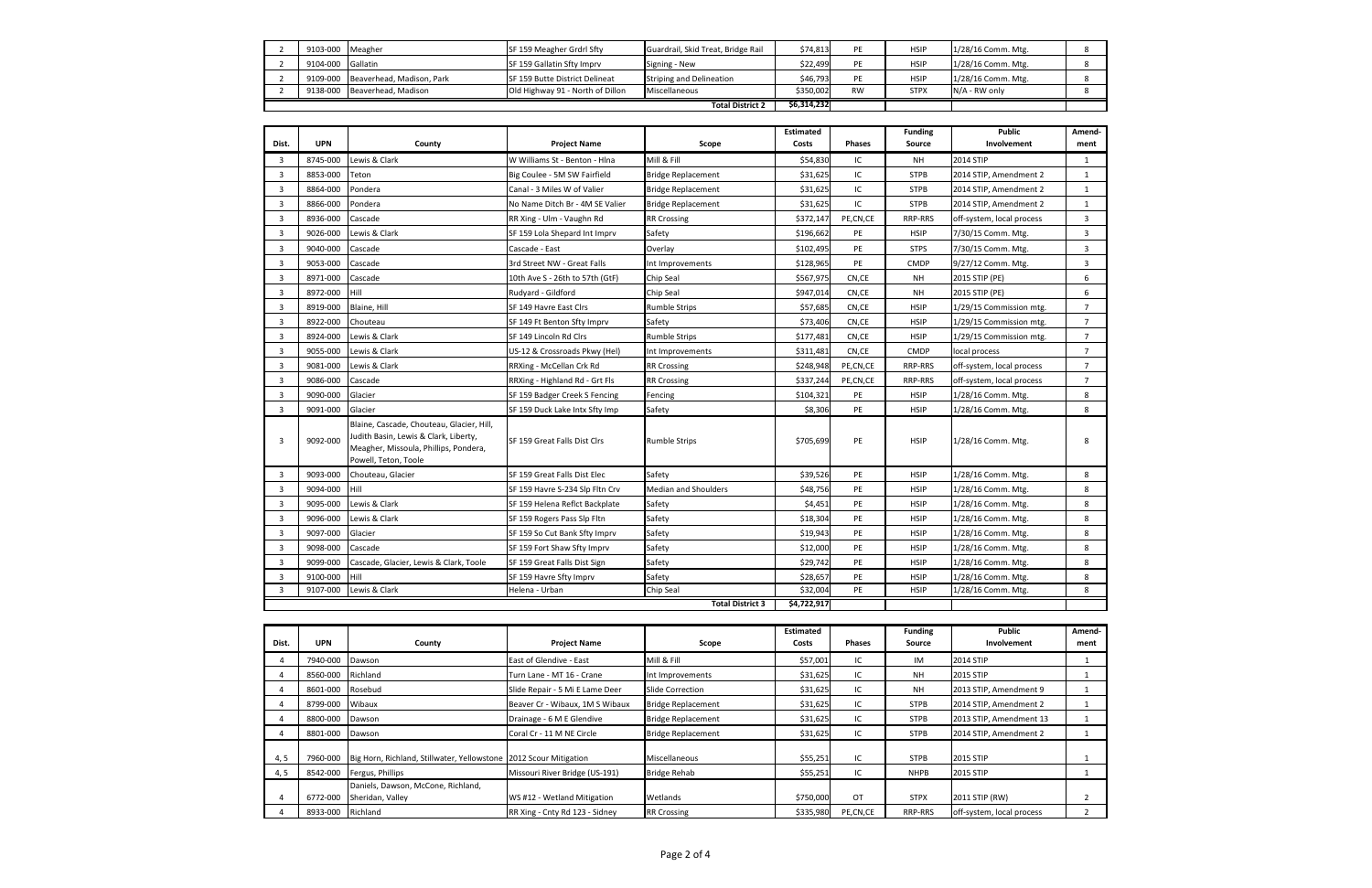| $\overline{a}$ | 8950-000   | Richland                                                                                                      | RR Xing - 9th St E - Fairview      | <b>RR Crossing</b>                 | \$316,762        | PE,CN,CE      | <b>RRP</b>     | off-system, local process   | 3              |
|----------------|------------|---------------------------------------------------------------------------------------------------------------|------------------------------------|------------------------------------|------------------|---------------|----------------|-----------------------------|----------------|
| 4              | 9027-000   | Rosebud                                                                                                       | Forsyth - East & West              | Rehab - Major                      | \$640,592        | PE            | <b>STPP</b>    | 7/30/15 Comm. Mtg.          | 3              |
| 4              | 9028-000   | Valley                                                                                                        | Nashua - East & West               | Overlay                            | \$64,059         | PE            | NH             | 7/30/15 Comm. Mtg.          | 3              |
| 4              | 9029-000   | Prairie                                                                                                       | Fallon Area Culverts               | Culvert                            | \$512,473        | PE            | IM             | 7/30/15 Comm. Mtg.          | 3              |
| 4              | 9042-000   | Dawson                                                                                                        | Meade Avenue - Glendive            | Reconstruction                     | \$128,118        | PE            | <b>STPU</b>    | 7/30/15 Comm. Mtg.          | 3              |
| 4              | 9041-000   | Richland                                                                                                      | East Holly Street - Sidney         | Rehab - Major                      | \$385,000        | PE            | STPU-LF        | 8/18/15 Conference Call     | 4              |
| 4              | 9060-000   | Prairie                                                                                                       | S-253 Geotechnical Study           | Study - Corridor/Traffic           | \$129,049        | OT            | <b>STPS</b>    | N/A - Study                 | 6              |
| 4              | 8055-000   | Sheridan                                                                                                      | SF 129 - Curve Sgng Reserve        | Safety                             | \$25,529         | CN,CE         | <b>HSIP</b>    | 2014 STIP                   | $\overline{7}$ |
| $\overline{4}$ | 8706-000   | Roosevelt                                                                                                     | US-2 Lighting - Wolf Point         | Miscellaneous                      | \$113,033        | CN,CE         | NH             | 2014 STIP                   | $\overline{7}$ |
| $\overline{4}$ | 8984-000   | Dawson                                                                                                        | Towne Street - Glendive            | Chip Seal                          | \$524,710        | CN,CE         | NH             | 2015 STIP                   | $\overline{7}$ |
| 4, 5           | 8906-000   | Fergus, Garfield, Golden Valley, Judith<br>Basin, Musselshell, Petroleum, Phillips,<br>Wheatland, Yellowstone | SF-149 Clrs Billings North         | <b>Rumble Strips</b>               | \$1,939,842      | CN,CE         | <b>HSIP</b>    | 1/29/15 Commission mtg.     | 7              |
| 4,5            | 8907-000   | Big Horn, Carbon, Rosebud, Stillwater,<br>Yellowstone                                                         | SF-149 Clrs Billings South         | <b>Rumble Strips</b>               | \$1,802,391      | CN,CE         | <b>HSIP</b>    | 1/29/15 Commission mtg.     | 7              |
| $\overline{4}$ | 9083-000   | Rosebud                                                                                                       | SF 159 So Ingomar Slp Fltn         | <b>Slope Flattening</b>            | \$295,848        | PE            | <b>HSIP</b>    | 1/28/16 Comm. Mtg.          | 8              |
| 4              | 9084-000   | Powder River                                                                                                  | SF 159 Broadus Sfty Imprv          | Int Improvements                   | \$14,161         | PE            | <b>HSIP</b>    | 1/28/16 Comm. Mtg.          | 8              |
| $\overline{4}$ | 9085-000   | Wibaux                                                                                                        | SF 159 So Wibaux Crv Imprv         | Safety                             | \$155,024        | PE            | <b>HSIP</b>    | 1/28/16 Comm. Mtg.          | 8              |
| 4              | 9087-000   | Phillips, Valley                                                                                              | SF 159 Gldv Dist Sfty Imprv N      | Signing - New                      | \$21,792         | PE            | <b>HSIP</b>    | 1/28/16 Comm. Mtg.          | 8              |
| $\overline{4}$ | 9088-000   | Custer, Powder River, Rosebud                                                                                 | SF 159 Gldv Dist Sfty Imprv S      | Signing - New                      | \$13,792         | PE            | <b>HSIP</b>    | 1/28/16 Comm. Mtg.          | 8              |
| 4              | 9089-000   | Phillips, Rosebud, Valley                                                                                     | SF 159 Shld Rumble Strips          | <b>Rumble Strips</b>               | \$24,715         | PE            | <b>HSIP</b>    | 1/28/16 Comm. Mtg.          | 8              |
| 4              | 9108-000   | Garfield                                                                                                      | Little Dry Creek - East            | Reconstruction                     | \$960,113        | PE            | NH-HSIP        | 1/28/16 Comm. Mtg.          | 8              |
| 4              | 9110-000   | Dawson                                                                                                        | Towne St - River to Merrill - Gldv | Pave                               | \$128,015        | PE            | NH-HSIP        | 1/28/16 Comm. Mtg.          | 8              |
| 4              | 9123-000   | Custer                                                                                                        | RRXing - Spotted Eagle Rd          | <b>RR Crossing</b>                 | \$3,863          | PE            | RRP-RRS        | off-system, local process   | 8              |
|                |            |                                                                                                               |                                    | <b>Total District 4</b>            | \$9,610,489      |               |                |                             |                |
|                |            |                                                                                                               |                                    |                                    |                  |               |                |                             |                |
|                |            |                                                                                                               |                                    |                                    | <b>Estimated</b> |               | <b>Funding</b> | <b>Public</b>               | Amend-         |
|                |            |                                                                                                               |                                    |                                    |                  |               |                |                             |                |
| Dist.          | <b>UPN</b> | County                                                                                                        | <b>Project Name</b>                | Scope                              | Costs            | <b>Phases</b> | Source         | Involvement                 | ment           |
| 5              | 8036-006   | Yellowstone                                                                                                   | Downtown State Signals - Blgs      | Int Improvements                   | \$28,638         | IC            | CM             | 2015 STIP                   | $\mathbf{1}$   |
| 5              | 8049-000   | Fergus                                                                                                        | SF 129 - Curve Sfty Imprv          | Guardrail, Skid Treat, Bridge Rail | \$27,874         | IC            | <b>HSIP</b>    | 2015 STIP                   | $\mathbf{1}$   |
| 5              | 8050-000   | Fergus                                                                                                        | SF 129 - Sfty Imprv Grassrange     | Adv Flasher, Luminaires            | \$27,534         | IC            | <b>HSIP</b>    | 2015 STIP                   | 1              |
| 5              | 8149-000   | Golden Valley                                                                                                 | Lavina - South                     | Reconstruction                     | \$63,249         | IC            | <b>NH</b>      | 2013 STIP                   | 1              |
| 5              | 8541-000   | Carbon                                                                                                        | Luther - E & W                     | Reconstruction                     | \$63,249         | IC            | <b>STPP</b>    | 2013 STIP, Amendment 3      | 1              |
| 5              | 8723-000   | Judith Basin                                                                                                  | Hwy 80 - Stanford                  | Mill & Fill                        | \$27,625         | IC            | <b>STPP</b>    | 2015 STIP                   | 1              |
| 5              | 8795-000   | Yellowstone                                                                                                   | Fly Creek - Pompey's Pillar        | <b>Bridge Replacement</b>          | \$1,968,402      | CN,CE         | <b>STPB</b>    | 2014 STIP, Amendment 7      | $\mathbf{1}$   |
| 5              |            | 8948-000 Judith Basin                                                                                         | RRXing - S-426 - Moccasin          | <b>RR Crossing</b>                 | \$718,491        | PE,CN,CE      | RRP-RRS-STPS   | 3/26/15 Commission Mtg.     | $\overline{2}$ |
| 5              | 8949-000   | Treasure                                                                                                      | RR Xing - Buford Rd - Hysham       | <b>RR Crossing</b>                 | \$420,670        | PE,CN,CE      | RRP-RRS        | off-system, local process   | $\overline{2}$ |
| 5              | 8938-000   | Fergus                                                                                                        | RR Xing - 2.5 Mi S Eddies Corner   | <b>RR Crossing</b>                 | \$126,824        | CN,CE         | NH             | 3/26/15 Commission Mtg.     | 4              |
| 5              | 8937-000   | <b>Big Horn</b>                                                                                               | Retaining Wall - Lodge Grass       | Slide Correction                   | \$2,548,235      | CN,CE         | IM             | 2014 STIP, Amendment 8 (PE) | 6              |
| 5              | 9059-000   | Golden Valley, Musselshell, Wheatland                                                                         | US-12 Bank Stabilization           | <b>Bank Stabilization</b>          | \$193,573        | PE            | <b>STPP</b>    | 10/28/15 Commission Mtg.    | 6              |
| 5              | 7591-001   | Stillwater                                                                                                    | Columbus - West                    | Overlay                            | \$8,955,599      | CN,CE         | IM             | 2014 STIP (UPN 7591-000)    | $\overline{7}$ |
| 5              | 8131-005   | <b>Big Horn</b>                                                                                               | -90 Farm Fence - RP 480-517        | Fencing                            | \$1,728,410      | CN,CE         | IM             | 2013 STIP (UPN 8131-000)    | 7              |
| 5              | 9080-000   | <b>Big Horn</b>                                                                                               | <b>Busby Walking Path</b>          | <b>Bike/Ped Facilities</b>         | \$609,736        | CN,CE         | SSS            | 2015 STIP (UPN 8579)        | 7              |
| 5              | 9082-000   | Yellowstone                                                                                                   | 1st Ave South - ADA (Blgs)         | <b>Bike/Ped Facilities</b>         | \$320,038        | PE            | CM             | 9/24/15 Commission Mtg.     | $\overline{7}$ |
| 5              | 9105-000   | Yellowstone                                                                                                   | SF 159 E of Molt Sfty Imprv        | <b>Striping and Delineation</b>    | \$6,967          | PE            | <b>HSIP</b>    | 1/28/16 Comm. Mtg.          | 8              |
| 5              | 9111-000   | <b>Sweet Grass</b>                                                                                            | SF 159 Big Timber Sfty Imprv       | <b>Striping and Delineation</b>    | \$45,846         | PE            | <b>HSIP</b>    | 1/28/16 Comm. Mtg.          | 8              |
| 5              | 9112-000   | Yellowstone                                                                                                   | SF 159 N Huntley Guardrail         | Guardrail, Skid Treat, Bridge Rail | \$6,087          | PE            | <b>HSIP</b>    | 1/28/16 Comm. Mtg.          | 8              |
| 5              | 9113-000   | <b>Big Horn</b>                                                                                               | SF 159 N of Hardin Slp Fltn        | <b>Slope Flattening</b>            | \$73,227         | PE            | <b>HSIP</b>    | 1/28/16 Comm. Mtg.          | 8              |
| 5              | 9114-000   | <b>Big Horn</b>                                                                                               | SF 159 N of St Xavier Crv Reco     | Reconstruction                     | \$80,185         | PE            | <b>HSIP</b>    | 1/28/16 Comm. Mtg.          | 8              |
| 5              | 9115-000   | Yellowstone                                                                                                   | SF 159 NW Park City Shldr Wid      | Safety                             | \$45,779         | PE            | <b>HSIP</b>    | 1/28/16 Comm. Mtg.          | 8              |
| 5              | 9116-000   | Stillwater                                                                                                    | SF 159 SE Columbus Shldr Wid       | Safety                             | \$167,801        | PE            | <b>HSIP</b>    | 1/28/16 Comm. Mtg.          | 8              |
| 5              | 9117-000   | Carbon, Yellowstone                                                                                           | SF 159 Blgs Dist Rumble Strips     | Rumble Strips                      | \$18,868         | PE            | <b>HSIP</b>    | 1/28/16 Comm. Mtg.          | 8              |

| Dist. | <b>UPN</b> | County                                | <b>Project Name</b>              | Scope                              | <b>Estimated</b><br>Costs | <b>Phases</b> | <b>Funding</b><br>Source | <b>Public</b><br>Involvement | Ame<br>me |
|-------|------------|---------------------------------------|----------------------------------|------------------------------------|---------------------------|---------------|--------------------------|------------------------------|-----------|
| 5     | 8036-006   | Yellowstone                           | Downtown State Signals - Blgs    | Int Improvements                   | \$28,638                  | IC            | <b>CM</b>                | 2015 STIP                    |           |
| 5     | 8049-000   | Fergus                                | SF 129 - Curve Sfty Imprv        | Guardrail, Skid Treat, Bridge Rail | \$27,874                  | IC            | <b>HSIP</b>              | 2015 STIP                    |           |
| 5     | 8050-000   | Fergus                                | SF 129 - Sfty Imprv Grassrange   | Adv Flasher, Luminaires            | \$27,534                  | IC            | <b>HSIP</b>              | 2015 STIP                    |           |
| 5     | 8149-000   | <b>Golden Valley</b>                  | Lavina - South                   | Reconstruction                     | \$63,249                  | IC            | <b>NH</b>                | 2013 STIP                    |           |
| 5     | 8541-000   | Carbon                                | Luther - E & W                   | Reconstruction                     | \$63,249                  | IC            | <b>STPP</b>              | 2013 STIP, Amendment 3       |           |
| 5     | 8723-000   | Judith Basin                          | Hwy 80 - Stanford                | Mill & Fill                        | \$27,625                  | IC            | <b>STPP</b>              | 2015 STIP                    |           |
| 5     | 8795-000   | Yellowstone                           | Fly Creek - Pompey's Pillar      | <b>Bridge Replacement</b>          | \$1,968,402               | CN,CE         | <b>STPB</b>              | 2014 STIP, Amendment 7       |           |
| 5     | 8948-000   | Judith Basin                          | RRXing - S-426 - Moccasin        | <b>RR Crossing</b>                 | \$718,491                 | PE,CN,CE      | RRP-RRS-STPS             | 3/26/15 Commission Mtg.      | 2         |
| 5     | 8949-000   | Treasure                              | RR Xing - Buford Rd - Hysham     | <b>RR Crossing</b>                 | \$420,670                 | PE,CN,CE      | <b>RRP-RRS</b>           | off-system, local process    |           |
| 5     | 8938-000   | Fergus                                | RR Xing - 2.5 Mi S Eddies Corner | <b>RR Crossing</b>                 | \$126,824                 | CN,CE         | <b>NH</b>                | 3/26/15 Commission Mtg.      |           |
| 5     | 8937-000   | <b>Big Horn</b>                       | Retaining Wall - Lodge Grass     | <b>Slide Correction</b>            | \$2,548,235               | CN,CE         | IM                       | 2014 STIP, Amendment 8 (PE)  |           |
| 5     | 9059-000   | Golden Valley, Musselshell, Wheatland | <b>US-12 Bank Stabilization</b>  | <b>Bank Stabilization</b>          | \$193,573                 | PE            | <b>STPP</b>              | 10/28/15 Commission Mtg.     |           |
| 5     | 7591-001   | Stillwater                            | Columbus - West                  | Overlay                            | \$8,955,599               | CN,CE         | IM                       | 2014 STIP (UPN 7591-000)     |           |
| 5     | 8131-005   | <b>Big Horn</b>                       | I-90 Farm Fence - RP 480-517     | Fencing                            | \$1,728,410               | CN,CE         | IM                       | 2013 STIP (UPN 8131-000)     |           |
| 5     | 9080-000   | <b>Big Horn</b>                       | <b>Busby Walking Path</b>        | <b>Bike/Ped Facilities</b>         | \$609,736                 | CN,CE         | SSS                      | 2015 STIP (UPN 8579)         | 7         |
| 5     | 9082-000   | Yellowstone                           | 1st Ave South - ADA (Blgs)       | <b>Bike/Ped Facilities</b>         | \$320,038                 | PE            | <b>CM</b>                | 9/24/15 Commission Mtg.      |           |
| 5     | 9105-000   | Yellowstone                           | SF 159 E of Molt Sfty Imprv      | <b>Striping and Delineation</b>    | \$6,967                   | PE            | <b>HSIP</b>              | 1/28/16 Comm. Mtg.           |           |
| 5     | 9111-000   | <b>Sweet Grass</b>                    | SF 159 Big Timber Sfty Imprv     | <b>Striping and Delineation</b>    | \$45,846                  | PE            | <b>HSIP</b>              | 1/28/16 Comm. Mtg.           |           |
| 5     | 9112-000   | Yellowstone                           | SF 159 N Huntley Guardrail       | Guardrail, Skid Treat, Bridge Rail | \$6,087                   | PE            | <b>HSIP</b>              | 1/28/16 Comm. Mtg.           |           |
| 5     | 9113-000   | <b>Big Horn</b>                       | SF 159 N of Hardin Slp Fltn      | <b>Slope Flattening</b>            | \$73,227                  | PE            | <b>HSIP</b>              | 1/28/16 Comm. Mtg.           |           |
| 5     | 9114-000   | <b>Big Horn</b>                       | SF 159 N of St Xavier Crv Reco   | Reconstruction                     | \$80,185                  | PE            | <b>HSIP</b>              | 1/28/16 Comm. Mtg.           |           |
| 5     | 9115-000   | Yellowstone                           | SF 159 NW Park City Shldr Wid    | Safety                             | \$45,779                  | PE            | <b>HSIP</b>              | 1/28/16 Comm. Mtg.           |           |
| 5     | 9116-000   | Stillwater                            | SF 159 SE Columbus Shldr Wid     | Safety                             | \$167,801                 | PE            | <b>HSIP</b>              | 1/28/16 Comm. Mtg.           |           |
| 5     | 9117-000   | Carbon, Yellowstone                   | SF 159 Blgs Dist Rumble Strips   | <b>Rumble Strips</b>               | \$18,868                  | PE            | <b>HSIP</b>              | 1/28/16 Comm. Mtg.           |           |
| 5     | 9118-000   | Big Horn, Musselshell, Yellowstone    | SF 159 Blgs Dist Sfty Imprv      | Safety                             | \$9,190                   | PE            | <b>HSIP</b>              | 1/28/16 Comm. Mtg.           |           |